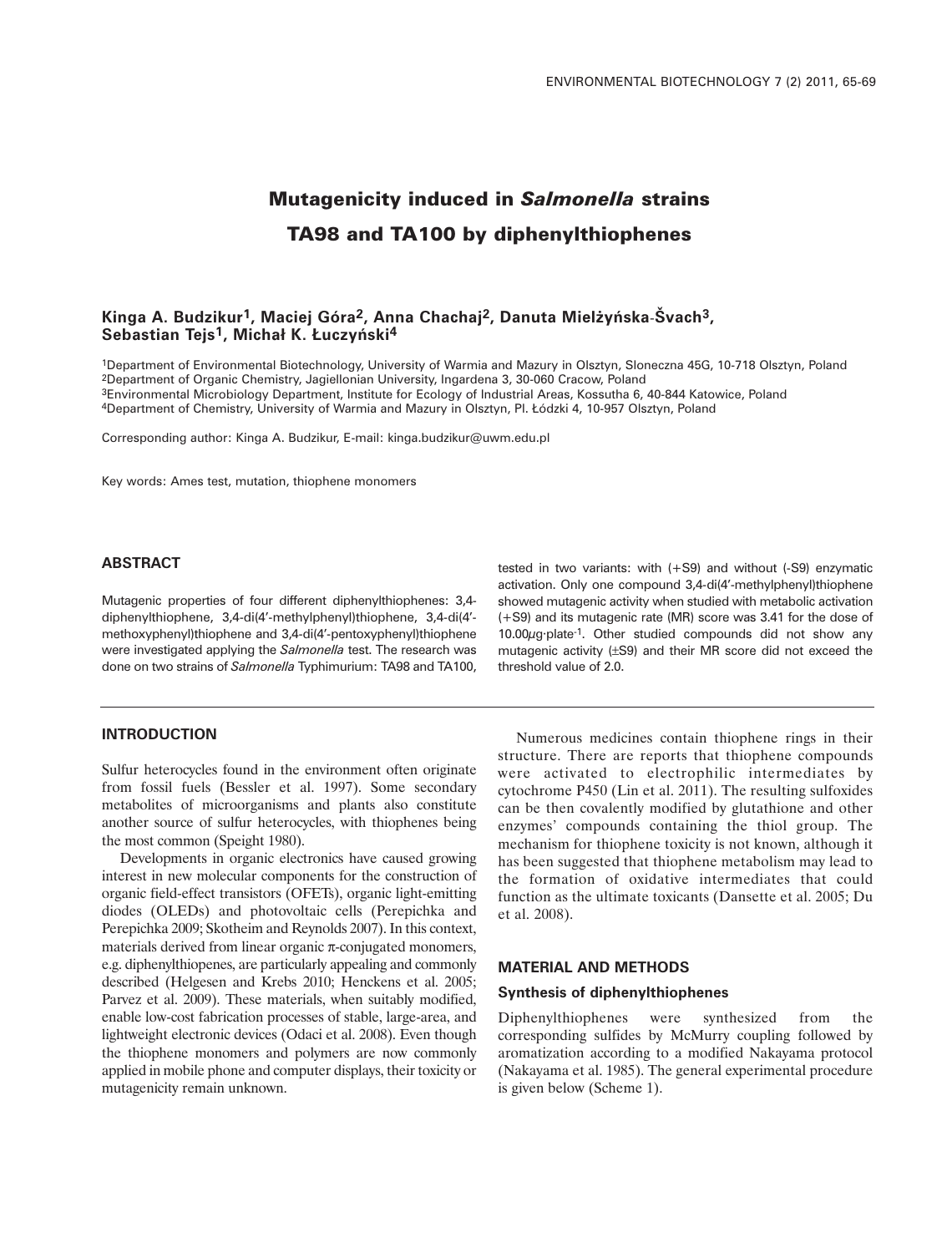

A solution of 10.0mMol of sulfide 1(a-d) in dry THF (40ml) was added to 60.0mMol of activated Zn powder and placed in a flask equipped with a thermometer and gas inlet. The mixture was cooled to -20 $\rm ^oC$  with vigorous stirring and 30.0mMol of  $\rm TiCl_4$  was added drop-wise over 3h in an argon atmosphere. The mixture was allowed to warm to 10-15°C and stirred for another 3h. The reaction was then quenched by pouring on crushed ice (10ml), neutralized with a saturated solution of  $K_2CO_3$  and extracted with  $30 \text{cm}^3$  of CH<sub>2</sub>Cl<sub>2</sub>. The organic layer was evaporated and the remaining residue was dissolved in 20ml of benzene and placed in a flask equipped with a Dean-Stark trap. 5.0mMol of *p*-toluenesulfonic acid was added and the solution was refluxed for 4h. The chilled solution was washed with saturated  $NAHCO<sub>3</sub>$ solution, dried over  $MgSO<sub>4</sub>$  and evaporated. The solvent was removed *in vacuo* and the residue was purified by column chromatography (silica gel/toluene). The yields of isolated diarylthiophenes 2(a-d) were within the range 81-95%.

The structures of the synthesized and characterized compounds are given in Table 1. All chemicals were specially synthesized for this experiment because they were not available commercially. The purity of samples was confirmed by NMR spectroscopy and was greater than 95%. Gas chromatography (GC-FID) analysis showed no impurities.

#### *Salmonella* **mutagenicity assays**

Histidine-dependent strains of TA98 and TA100 of *Salmonella* Typhimurium were purchased from TRINOVA Biochem GmbH Germany and were cultured as described by Maron and Ames (1983) and Mortelmans and Zeiger (2000). Confirmation of genotypes of the tester strains were routinely carried out, including crystal violet, UV and ampicillin sensitivities. The number of

**Table 1. The structure and characteristics of the examined compounds.**

| Compound name and formula                          | Melting point, solvent                                                    | Spectral data                                                                                                                                                                                                                                                                                                                                                    | <b>Yield</b> |
|----------------------------------------------------|---------------------------------------------------------------------------|------------------------------------------------------------------------------------------------------------------------------------------------------------------------------------------------------------------------------------------------------------------------------------------------------------------------------------------------------------------|--------------|
| 3,4-diphenylthiophene<br>2a                        | $110^{\circ}$ C (ethanol)<br>(lit. m.p. $112-113^{\circ}C$ ) <sup>1</sup> | <sup>1</sup> HNMR (300 MHz, CDCl <sub>3</sub> ): 7.16-7.26 (m, 10H), 7.30 (s, 2H)<br>$13$ CNMR (75 MHz, CDCl <sub>3</sub> ): 124.2, 127.0, 128.3, 129.2,<br>136.7, 141.9                                                                                                                                                                                         | 81%          |
| 3,4-di(4'-methylphenyl)thiophene<br>2 <sub>b</sub> | 69°C (ethanol)<br>(lit. m.p. $70-72^{\circ}C$ ) <sup>2</sup>              | $1$ HNMR (300 MHz, CDCl <sub>3</sub> ): 2.36 (s, 6H), 7.10-7.15 (m, 8H),<br>$7.29$ (s, $2H$ )<br>$13$ CNMR (75 MHz, CDCl <sub>3</sub> ): 21.3, 123.7, 129.0, 133.9, 136.6,<br>141.8                                                                                                                                                                              | $85\%$       |
| 3,4-di(4'-metoxyphenyl)thiophene                   | $103-105$ °C (ethanol)<br>(lit. m.p. 107-108°C)3                          | <sup>1</sup> HNMR (300 MHz, CDCl <sub>3</sub> ): 3.78 (s, 6H), 6.78-6.80 (m, 4H),<br>$7.10-7.13$ (m, 4H), $7.21$ (s, 2H)<br>$13$ CNMR (75 MHz, CDCl <sub>3</sub> ): 55.3, 113.7, 123.2, 129.4, 130.2,<br>141.5, 158.7                                                                                                                                            | 84%          |
| 3,4-di(4'-pentoxyphenyl)thiophene<br>2d            | $46-48^{\circ}$ C (petroleum ether)                                       | <sup>1</sup> HNMR (300 MHz, CDCl <sub>3</sub> ): 0.91-0.97 (6H, m),<br>1.35-1.47 (8H, m), $1.74$ -1.83 (4H, m), 3.94 (t, $J=6.6$ Hz,<br>4H), $6.77-6.81$ (m, $4H$ ), $7.09-7.13$ (m, $4H$ ), $7.22$ (s, $2H$ )<br><sup>13</sup> CNMR (75 MHz, CDCl <sub>3</sub> ): 14.6, 23.1, 28.9, 29.6, 68.6,<br>114.8, 123.6, 129.7, 130.7, 142.0, 158.8<br>$MS(m/z)$ 408,72 | 98%          |

 $1$  Grunwell et al. (1977)

2 Dang and Chen (2007)

3 Chadwick et al. (1972)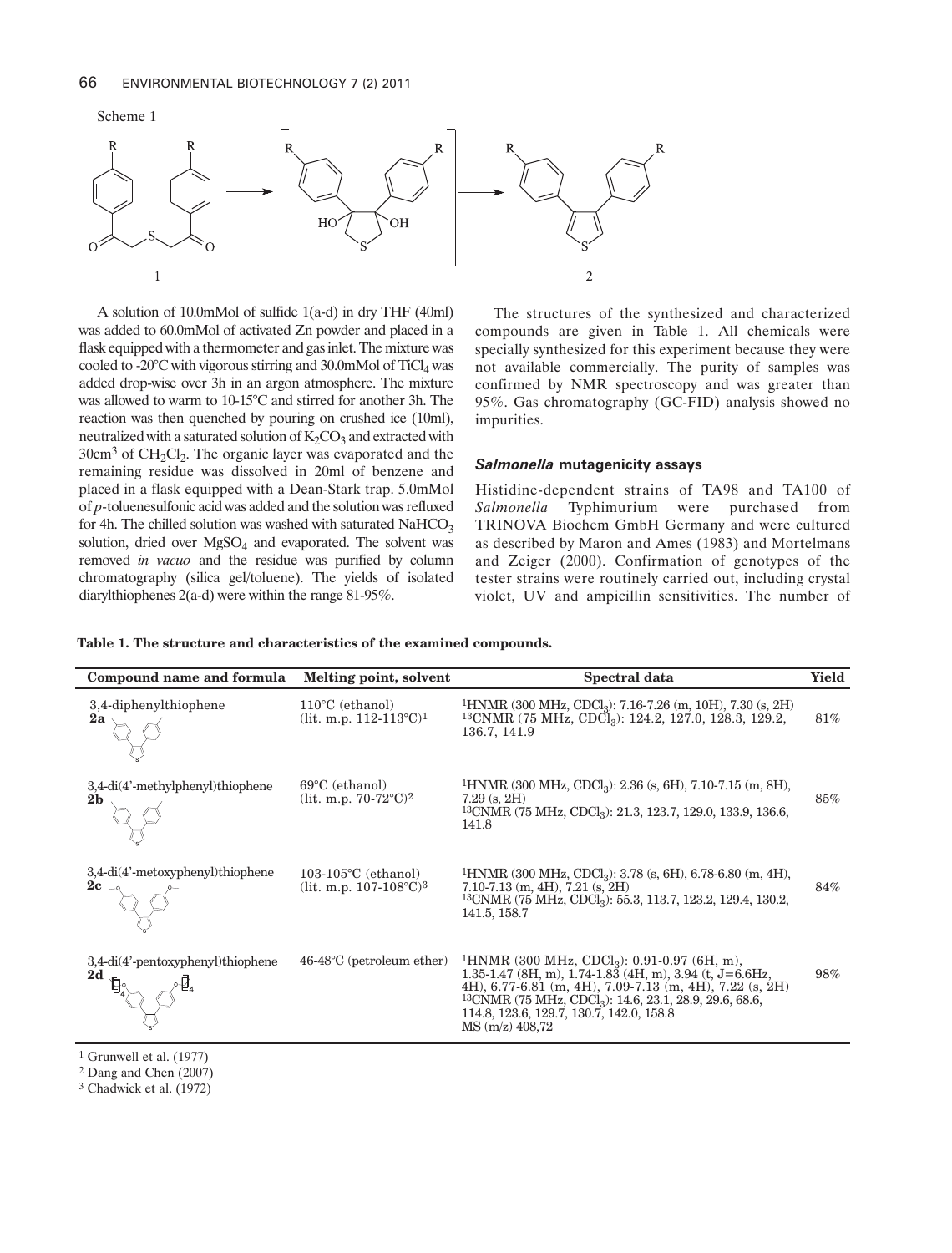spontaneous revertants and induced revertants following exposure to such diagnostic mutagens as B[*a*]P  $(10\mu\text{g}\cdot\text{plate}^{-1})$  and NQNO  $(10\mu\text{g}\cdot\text{plate}^{-1})$  were measured in each experiment and compared to control values. The assays were performed with and without an activation system. For activation, we used S9 mix, a "rat liver postmitochondrial supernatant" (TRINOVA Biochem). For this preliminary study, five concentrations (0.10, 1.00, 10.00, 50.00,  $200.00\mu$ g per plate) in triplicate of each compound were fixed. In these studies, the tested compound was dissolved in 80µl of DMSO and added to 2.5ml molten top agar (at 42°C) with a 18h nutrient broth culture of an appropriate strain of *S*. Typhimurium and 0.5ml of S9 mix. The final mixture was poured on minimal glucose agar plates. Mutations from histidine-dependent to histidine-independent bacteria were assessed for 48h after plating by counting the colonies of bacteria on the Petri dishes. The compounds were assayed in triplicate at each dose level.

#### **Statistical methods**

The results are reported as mean numbers of revertant colonies per plate  $\pm$  the standard deviation for the test chemicals and the controls. The non-parametric method (Mann-Whitney) was applied for detecting the differences.

In order to compare the mutagenicity of selected compounds, their mutagenic rate (MR) were calculated. MR (as a relative measure of the mutagenic effect) is the ratio of the number of net revertants in a given dose and the average number of revertants in the negative control. A mutagenic effect occurs with a value of MR≥2.

#### **RESULTS**

The compounds showed mutagenic activity only in strain TA100 with metabolic activation. 3,4-di(4'-methylphenyl) thiophene 2b induced the highest number of TA100 revertants, for the dose of  $10.00\mu$ g·plate<sup>-1</sup> and caused a high mutagenic rate (MR=3.41). For the dose  $50\mu$ g·plate<sup>-1</sup>, a significant decrease in the number of revertants was observed. For the next two examined compounds (3,4di(4'-metoxyphenyl) -thiophene 2c and 3,4-di (4'-pentoxyphenyl)thiophene 2d), a weak toxic effect for the lowest concentration was observed. A small toxic effect was observed in both variants (with and without metabolic activation) for 3,4-di(4'-pentoxyphenyl) thiophene 2d. The combined data for all four compounds for the strain TA100 are shown in Figure 1.

Diphenylthiophens in both variants showed no mutagenic effect in strain TA98. The number of revertants in strain TA98 for each tested dose is presented in Table 2.



**Figure 1. Mean number of revertants induced by four different diphenylthiophenes in Salmonella Typhimurium strain TA100.**

### **DISCUSSION**

In the structure of the examined diphenylthiophenes, different aromatic functionalities or substitutes are attached to the thiophene ring. Our study was intended to determine the relationship between simple modification of the diphenylthiophene structure and mutagenicity or toxicity of the compound. The metabolism of a symmetricallysubstituted thiophene molecule may include oxidation of sulfoxides. In contrast to benzothiophene S-oxides, thiophene S-oxides are a very reactive species. Although few of them have been described to date (Dansette et al. 2005), recent results show that oxidation of the thiophene ring leads to adducts. These adducts are obtained in a Michael-type addition of a nucleophilic reagent containing a thiol group to a thiophene-oxide intermediate (Dreiem and Fonnum 2004).

Among the four examined diphenylthiophenes, only 3,4-di(4'-methylphenyl)thiophene induced mutations in the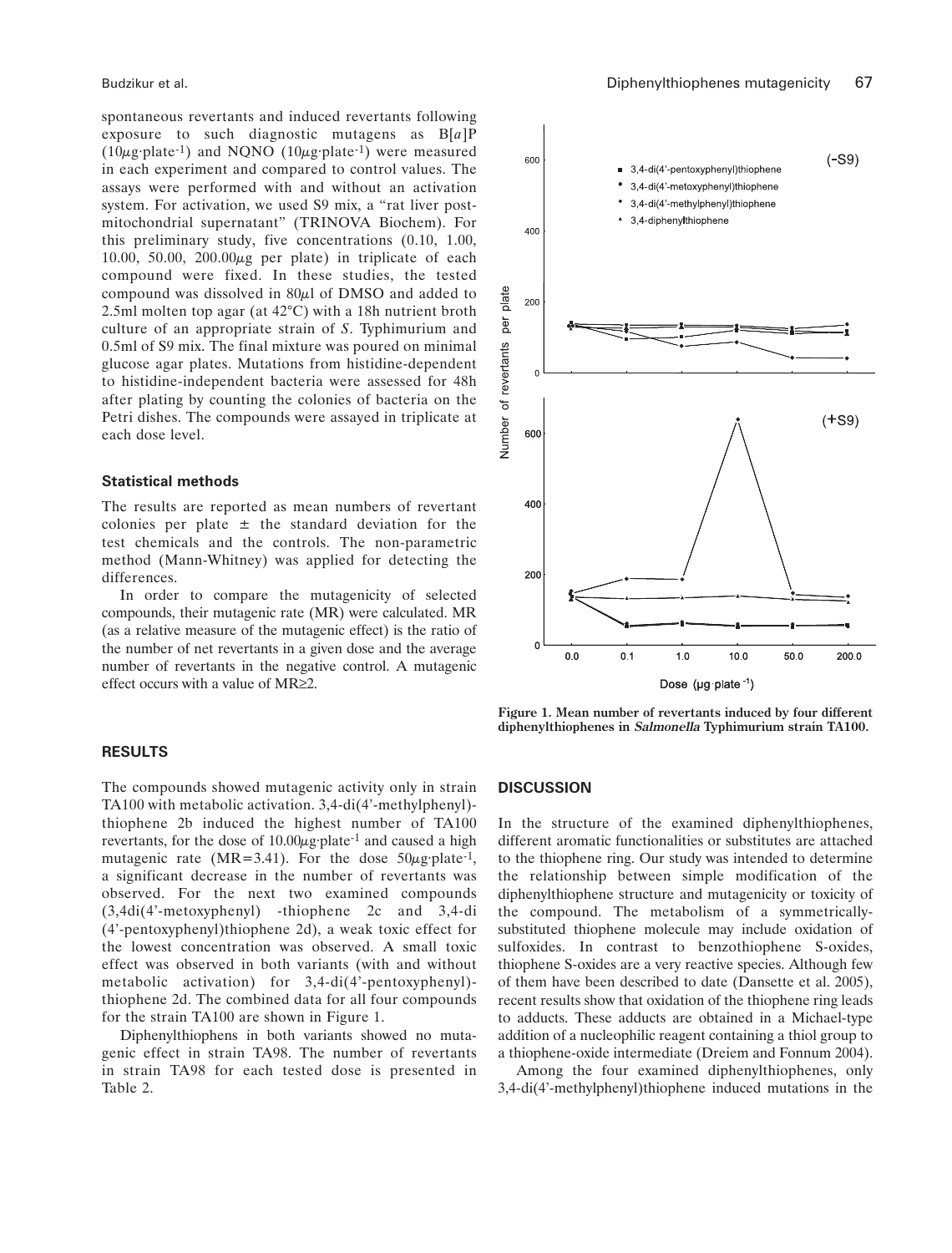| Chemical                                           | Dose $(\mu \mathbf{g} \cdot \mathbf{plate} \cdot \mathbf{1})$ | Mean number of revertants |                       |
|----------------------------------------------------|---------------------------------------------------------------|---------------------------|-----------------------|
|                                                    |                                                               | <b>Strain TA98-S9</b>     | <b>Strain TA98+S9</b> |
| 3,4-diphenylthiophene<br>2a                        | 0.1                                                           | 32.6                      | 34.6                  |
|                                                    | 1.0                                                           | 35.6                      | 38.3                  |
|                                                    | 10.0                                                          | 39.3                      | 35.6                  |
|                                                    | 50.0                                                          | 32.6                      | 33.3                  |
|                                                    | 200.0                                                         | 29.6                      | 29.6                  |
| 3,4-di(4'-methylphenyl)thiophene<br>2 <sub>b</sub> | 0.1                                                           | 31.3                      | 35.6                  |
|                                                    | 1.0                                                           | 34.6                      | 36.0                  |
|                                                    | 10.0                                                          | 32.0                      | 31.0                  |
|                                                    | 50.0                                                          | 34.3                      | 36.0                  |
|                                                    | 200.0                                                         | 33.0                      | 33.0                  |
| 3,4-di(4'-metoxyphenyl)thiophene<br>2c             | 0.1                                                           | 28.6                      | 38.6                  |
|                                                    | 1.0                                                           | 30.0                      | 35.6                  |
|                                                    | 10.0                                                          | 31.6                      | 38.6                  |
|                                                    | 50.0                                                          | 29.6                      | 36.6                  |
|                                                    | 200.0                                                         | 32.6                      | 31.6                  |
| 3,4-di(4'-pentoxyphenyl)thiophene<br>2d            | 0.1                                                           | 36.6                      | 33.6                  |
|                                                    | 1.0                                                           | 32.0                      | 32.6                  |
|                                                    | 10.0                                                          | 34.6                      | 31.3                  |
|                                                    | 50.0                                                          | 32.3                      | 31.0                  |
|                                                    | 200.0                                                         | 31.6                      | 31.6                  |

**Table 1. Mean number of revertants for four tested compounds without (-S9) and with (+S9) activation in** *Salmonella* **Typhimurium strain TA98.**

*Salmonella* Typhimurium strain TA100. It is possible that this compound may be oxidized by cytochrome P450 into a more mutagenic species. Du et al. (2008) have suggested that sulfur compounds could be susceptible to form nucleophilic attack and form DNA adducts. The strain TA100 is sensitive to base-pair mutations which are provoked by small DNA adducts (Benigni and Bossa 2008).

3,4-di(4'-metoxyphenyl)thiophene and 3,4-di(4'-pentoxyphenyl)thiophene were toxic for the strain TA100 in a variant with S9 activation. It is probable that greater functional groups with different conformations could inhibit the formation of DNA adducts (Boctor et al. 1995). It is also possible that derivatives of these two compounds did not match to the binding side of the enzyme. The active site of cytochrome P450 is non-specific but it is only suitable for uniplanar molecules (Oritz de Montellano 2005).

We have not observed any mutagenic rates for *Salmonella* Typhimurium TA98 because the tested compounds and their derivatives were too small to provoke frameshift mutations (Benigni and Bossa 2008).

According to the results of our study, we conclude that derivatives of diphenylthiophenes cause only base-pairexchange types of mutation and not the frame-shift mutation.

It is difficult to define the metabolic pathways for thiophene derivatives. It is possible that there are different paths correlated with interaction connections (Dansette et al. 2005), molecular shape (Dreiem and Fonnum 2004), branching, symmetry (Du et al. 2008), distribution of charge or quantum-chemical properties of the compound.

#### **ACKNOWLEDGEMENTS**

We thank reviewers for their comments on the manuscript. The project "Assessment of mutagenic activity of diphenylthiophenes based on Ames test" (GW/2011/14) was financed by the University of Warmia and Mazury in Olsztyn (Poland).

## **REFERENCES**

- Benigni, R., C. Bossa. 2008. Structure alerts for carcinogenicity, and the *Salmonella* assay system: A novel insight through the chemical relational databases technology. Mutation Research 695: 248-261.
- Bressler, D.C., J.A. Norman, P.M. Fedorak. 1997. Ring cleavage of sulfur heterocycles: how does it happen? Biodegradation 8: 297–311.
- Boctor, S., M.K. Ross, T. Salib, C.R. Shank. 1995. Modulation of DNA adduct formation by successive exposures of DNA to small and bulky chemical carcinogens. Carcinogenesis 16: 3057-3062.
- Chadwick, D.J., J. Chambers, G.D. Meakins, R.L. Snowden. 1972. Preparation of thiophene esters by the Hinsberg reaction. Journal of the Chemical Society Perkin Transactions 1: 2079-2081.
- Dang, Y., Y. Chen. 2007. Oxidation of 3,4-diaryl-2,5 dihydrothiophenes to 3,4-diarylthiophenes using CuBr2: Simple and efficient preparation of 3,4-diarylthiophenes. European Journal of Organic Chemistry 34: 5661-5666.
- Dansette, M.P., G. Bertho, D. Mansuy. 2005. First evidence that cytochrome P450 may catalyze both S-oxidation and epoxidation of thiophene derivatives. Biochemical and Biophysical Research Communications 338: 450-455.